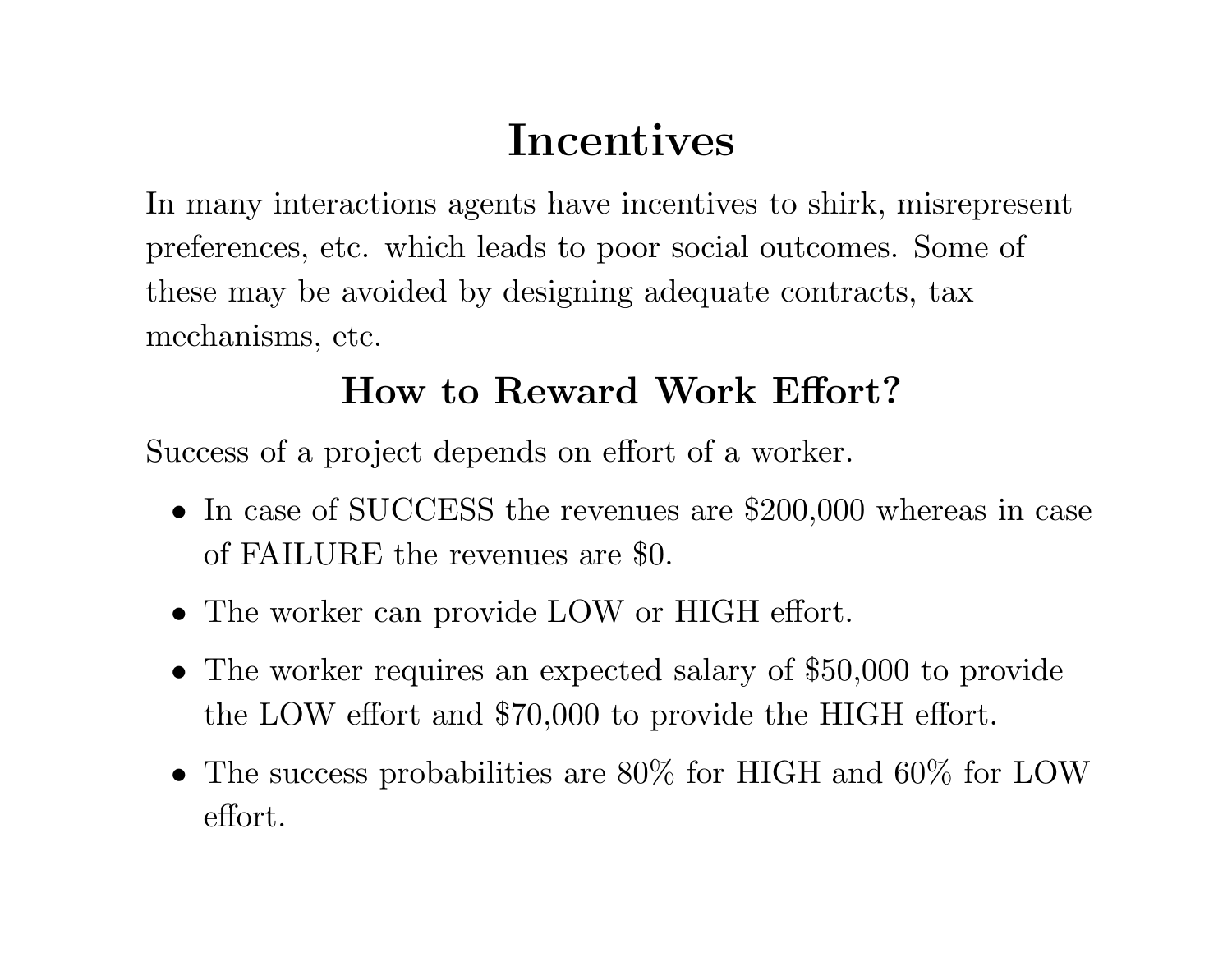First assume that the effort can be observed.

• For LOW effort, the profits are

 $\Pi_L=0.6\times200,000$  $-50,000 = 70,000.$ 

• For HIGH effort, the profits are

 $\Pi_H=0.8\times200,000$ − $-70,000 = 90,000.$ 

- Therefore the principal prefers the HIGH effort.
- In most applications the effort cannot be observed.
- In this case the worker has the incentives to pretend to be <sup>a</sup> HIGH effort worker although she is not. How can this problem be avoided?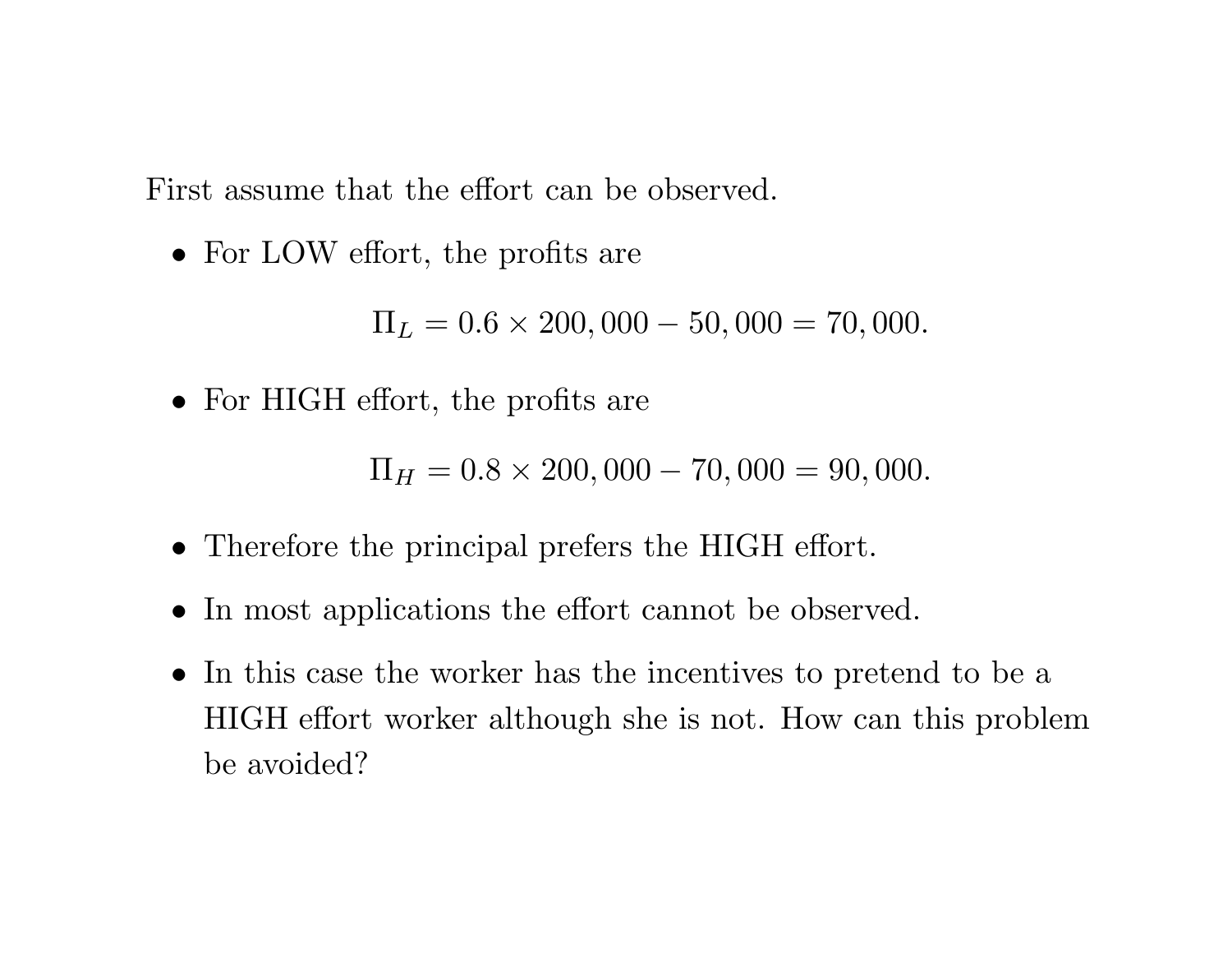- The key to answer is design of a contract where the salary consists of two parts: A base salary and <sup>a</sup> bonus in case of SUCCESS. Let's call these amounts <sup>x</sup> and <sup>y</sup> respectively.
- Therefore the contract is as follows:

$$
Salary = \begin{cases} x & \text{in case of FAILURE} \\ x + y & \text{in case of SUCCESS} \end{cases}
$$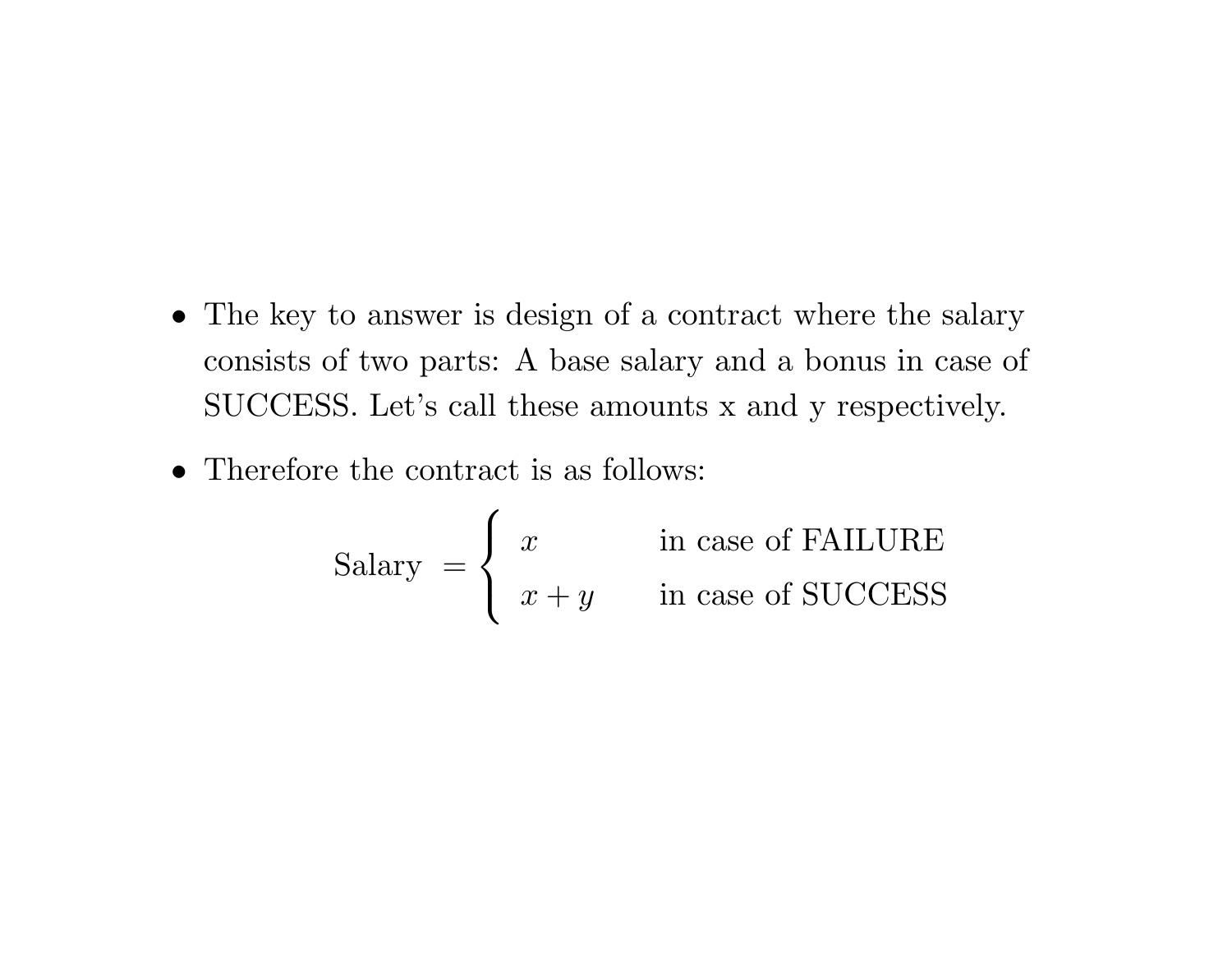• Let's find <sup>x</sup> and y. If the worker provides the LOW effort her expected salary is

$$
0.6(x + y) + 0.4x = x + 0.6y
$$

If the worker provides the HIGH effort her expected salary is

$$
0.8(x + y) + 0.2x = x + 0.8y
$$

Therefore the difference is

$$
x + 0.8y - (x + 0.6y) = 0.2y
$$

• On the other hand the difference the worker requires to provide the high effort level is  $70,000-50,000 = 20,000$ . Therefore

$$
0.2y = 20,000 \Rightarrow y = 100,000.
$$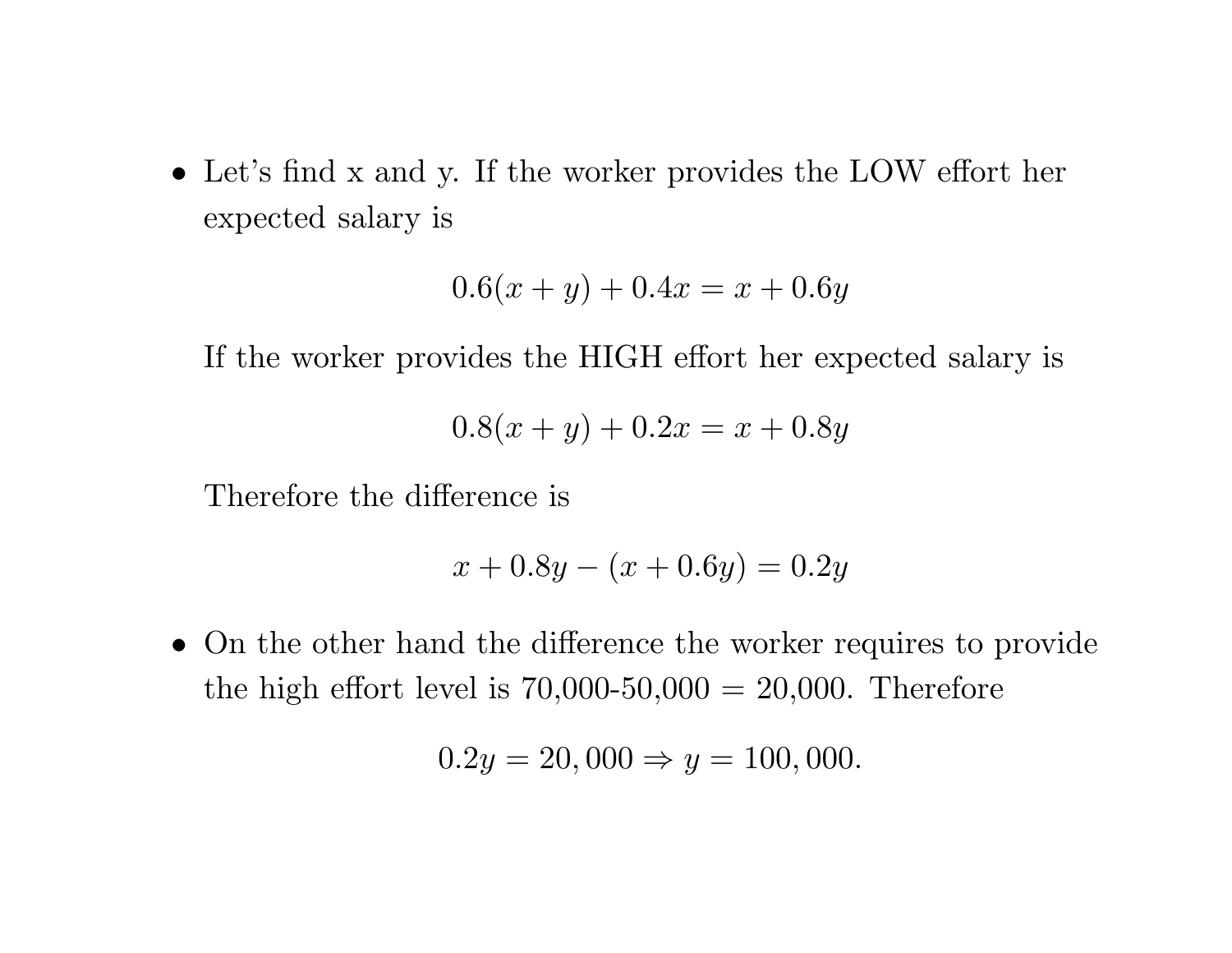• What about the base salary *<sup>x</sup>*? Recall that the expected salary for HIGH effort is \$70,000. Therefore

> $0.8(x + 100,000) + 0.2x = 70,000$  $\Rightarrow$   $x + 80,000 = 70,000 \Rightarrow x = -10,000$

The base salary should be \$-10,000.

• Therefore the optimal contract is:

Salary 
$$
=
$$
  $\begin{cases}\n-10,000 & \text{in case of FAILURE} \\
90,000 & \text{in case of SUCCESS}\n\end{cases}$ 

and the expected profits of the firm is

 $0.8 \times 200,000 -$  Expected salary = 160*,* 000 <sup>−</sup> 70*,* 000 <sup>=</sup> 90*,* 000

as in the case of observable effort level!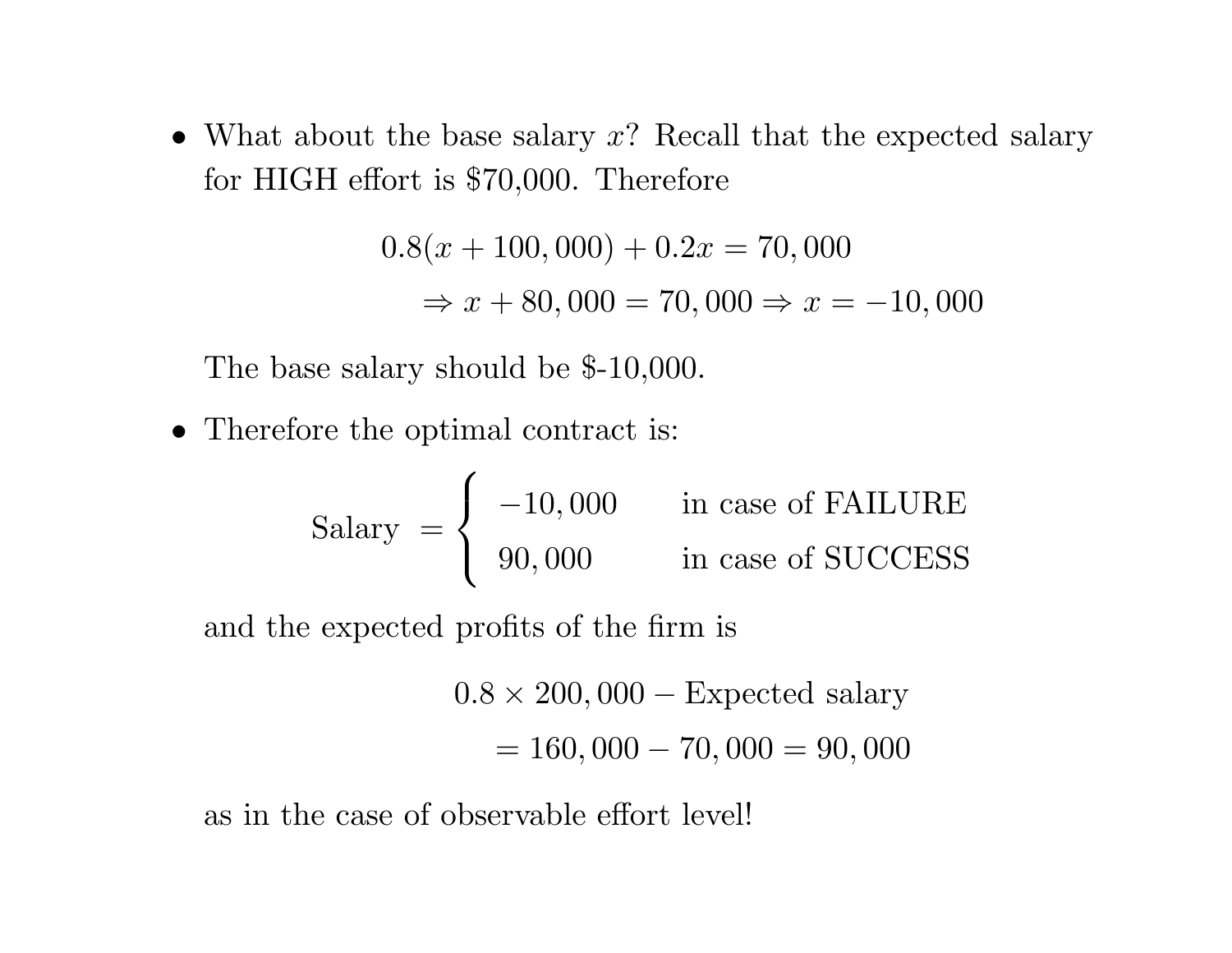There are two potential problems here:

- 1. It may not be possible to punish the worker (with <sup>a</sup> fine of \$10,000) in case of failure. That is, it is possible that the base salary cannot be negative. In this case the base salary will be 0 and the expected salary of the worker will be  $0.8\times100{,}000=$ \$80,000. That will reduce the profits to \$80,000. In this case the inability to observe the effort level harms the firm.
- 2. We assumed that the worker is risk neutral. If the worker is risk averse then the firm may need to compensate the worker for the risk taken.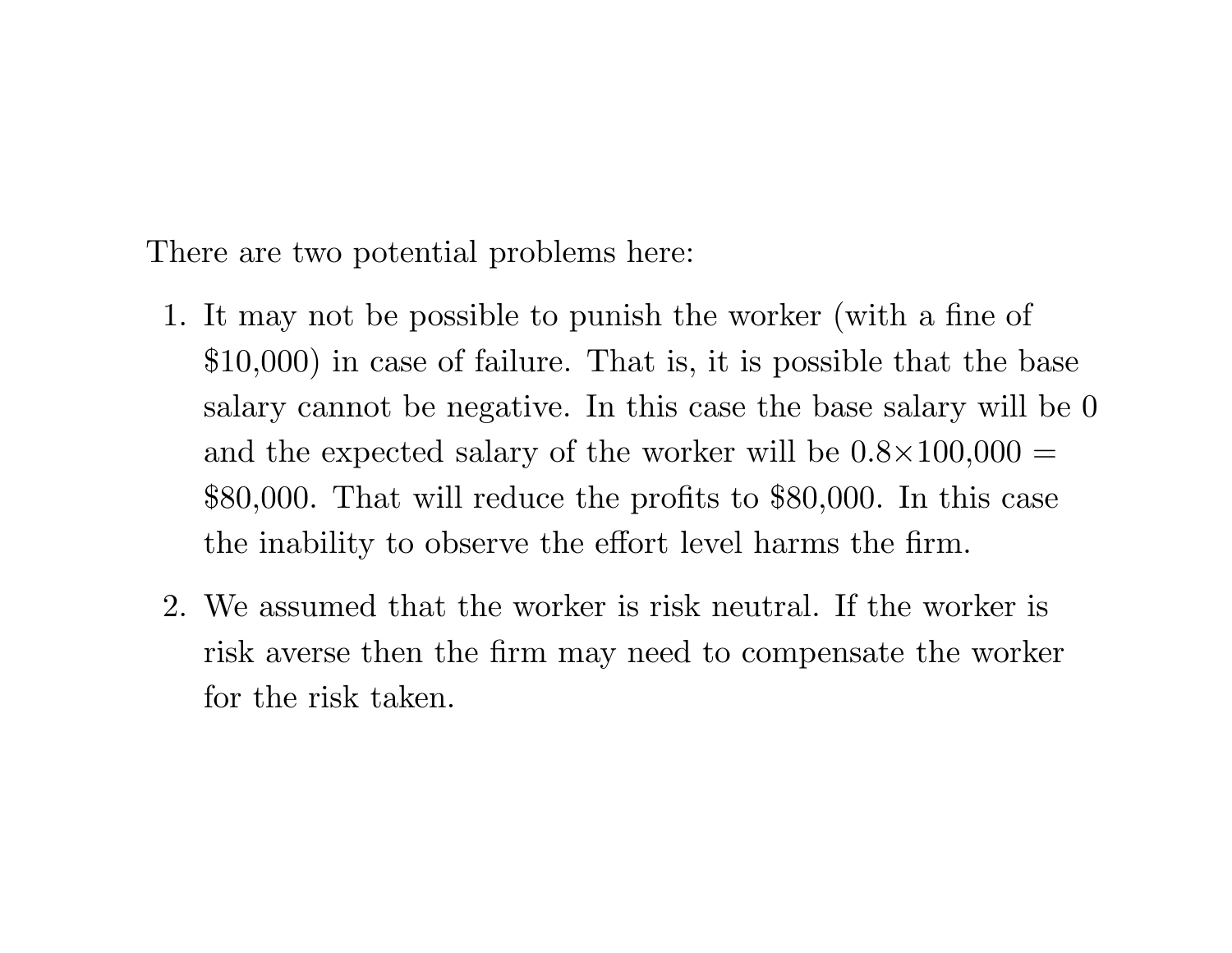## **Pivotal Mechanisms**

A local goverment will proceed with one of the two projects A or B. It wants to proceed with the one that maximizes the aggregate valuation. However voters have the incentives to exaggregate the valuations of their favorite projects. Hence the optimal project may not be selected.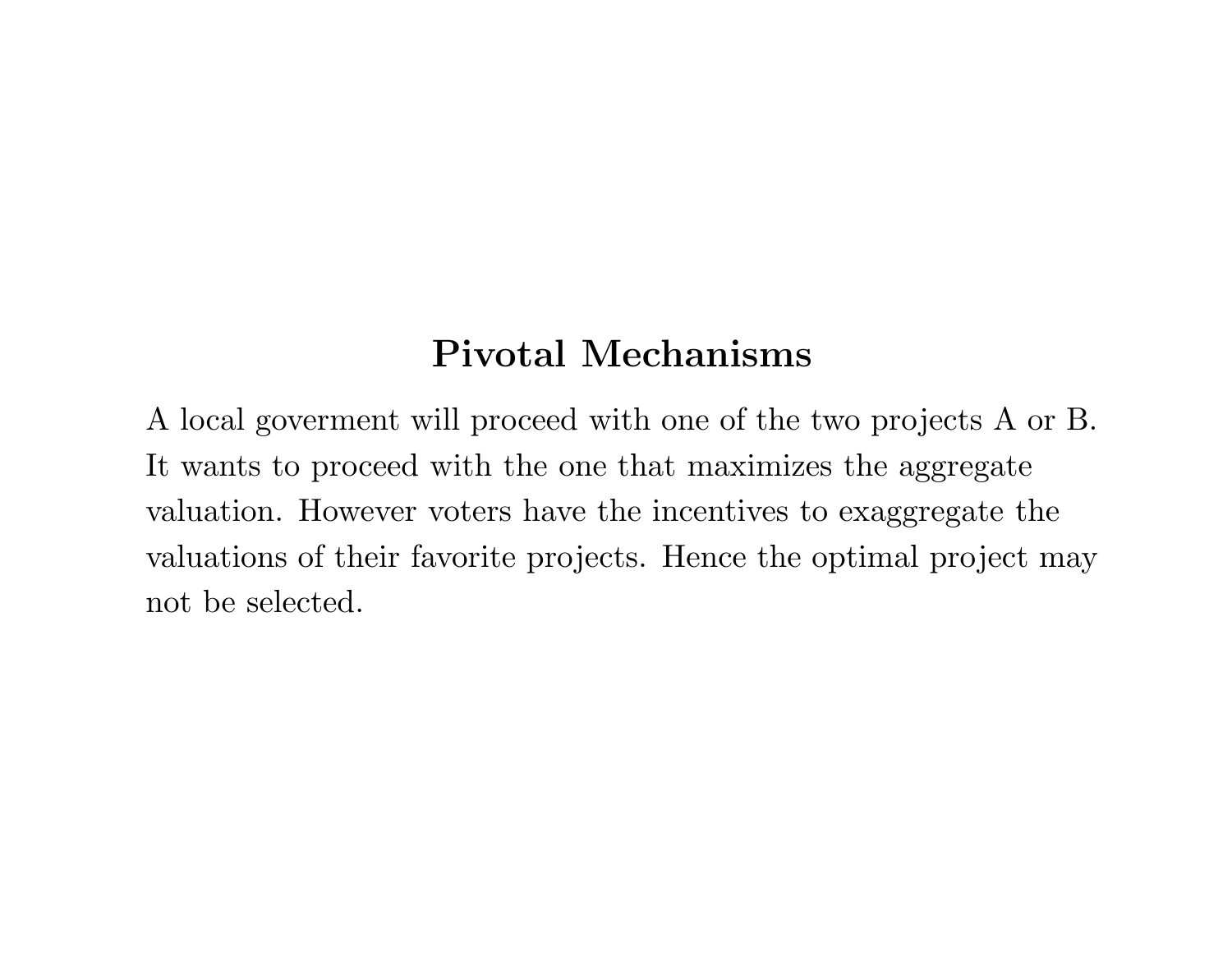**Example:** There are 5 voters:

| Voter          | A's worth | B's worth |
|----------------|-----------|-----------|
| $\mathbf{1}$   | 20        | 15        |
| $\overline{2}$ | $\Omega$  | $-20$     |
| 3              | $-15$     | $-25$     |
| $\overline{4}$ | 35        | 90        |
| 5              | 50        | 40        |
| Total          | 90        | 100       |

Project B has larger aggregate worth but four voters prefer project A; therefore if the voters lie about their valuations project A may be selected. Can we avoid this incentives problem?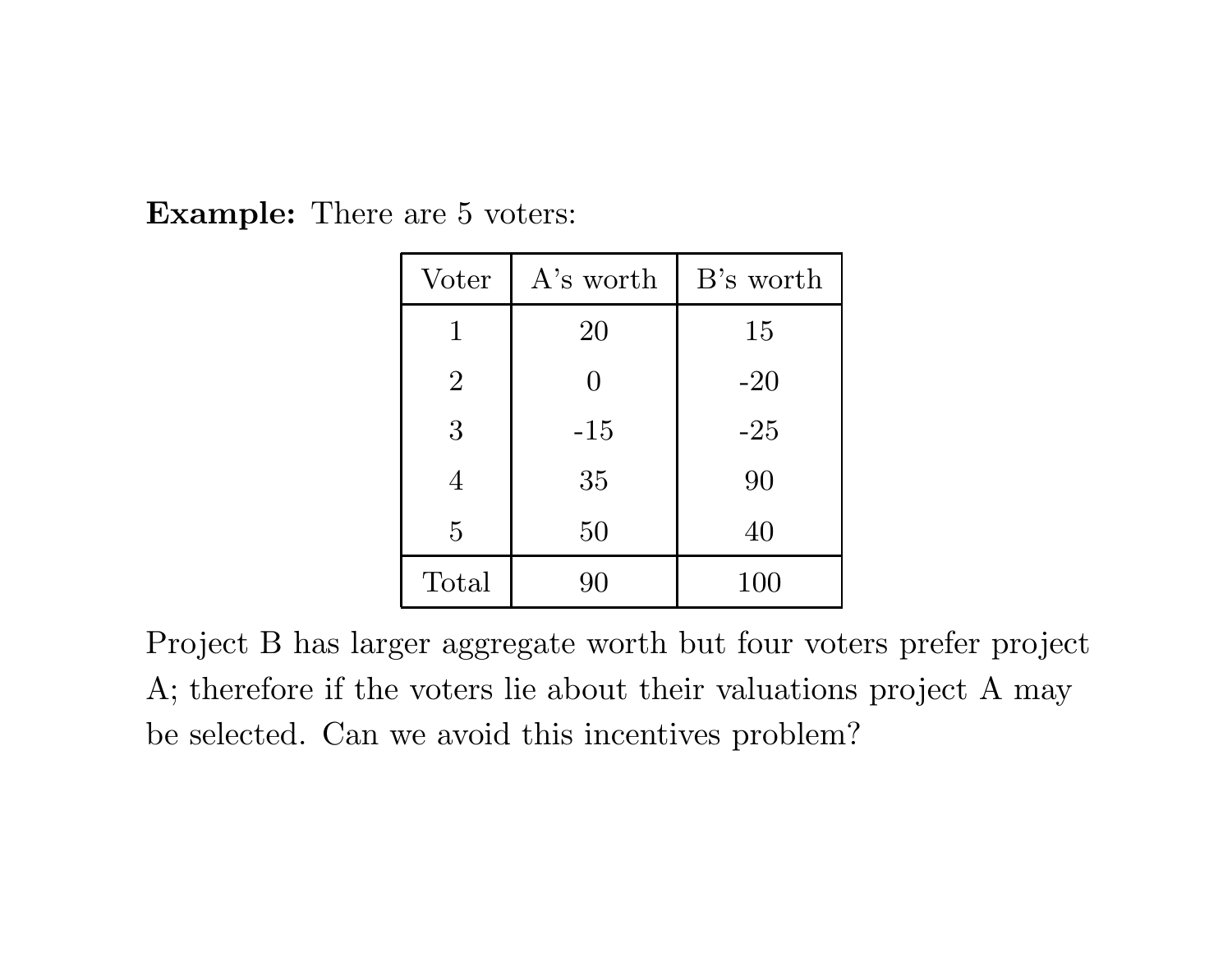Consider the following **pivotal mechanism**:

- 1. Each voter reports <sup>a</sup> net valuation for both projects. The reported valuations can be true valuations or fake valuations.
- 2. The project with the highest total is chosen.
- 3. Each voter's report is deleted and replaced, one at <sup>a</sup> time, to see if that person's report affects the group decision.
- 4. In case <sup>a</sup> voter's report affects the group decision, the voter pays <sup>a</sup> tax equal to the difference between the aggregate valuations of the two projects without the preferences of the voter taken into account.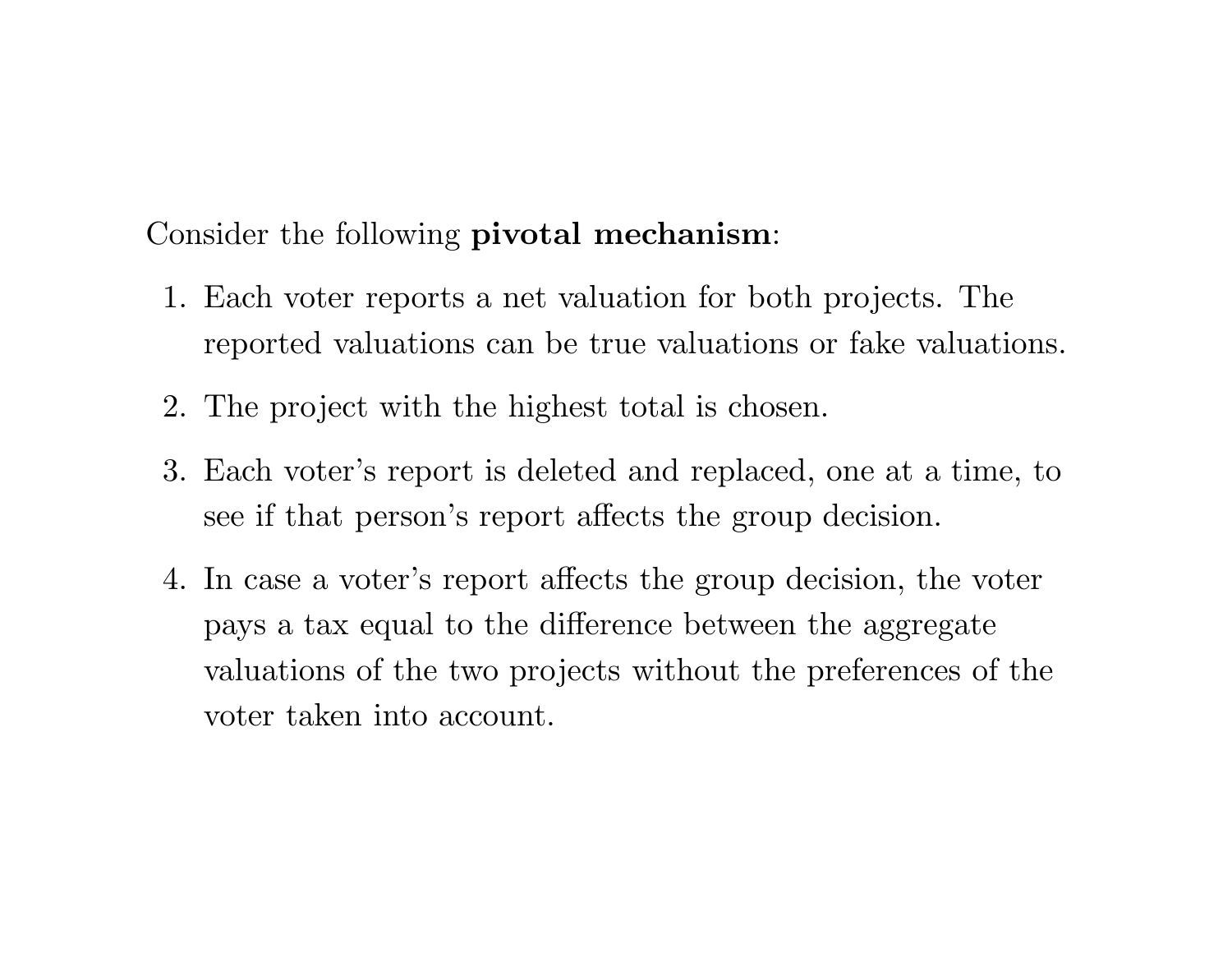**Example continued:** Let's delete each voter's report and find the aggregate valuations:

| Voter deleted  | A's worth | B's worth |
|----------------|-----------|-----------|
|                | 70        | 85        |
| $\overline{2}$ | 90        | 120       |
| 3              | 105       | 125       |
|                | 55        | 10        |
| 5              | 40        | 60        |

- Therefore in absence of voters 1,2,3, or 5 still the project B would be selected and hence their reports do not affect the group decision. As an implication they are not taxed.
- On the other hand in the absence of voter 4 the outcome A would be selected and therefore her report affects the group decision. The other voters' aggregate valuation of projects A and B are 55 and 10 respectively. Therefore voter 4 is taxed  $55-10 = $45.$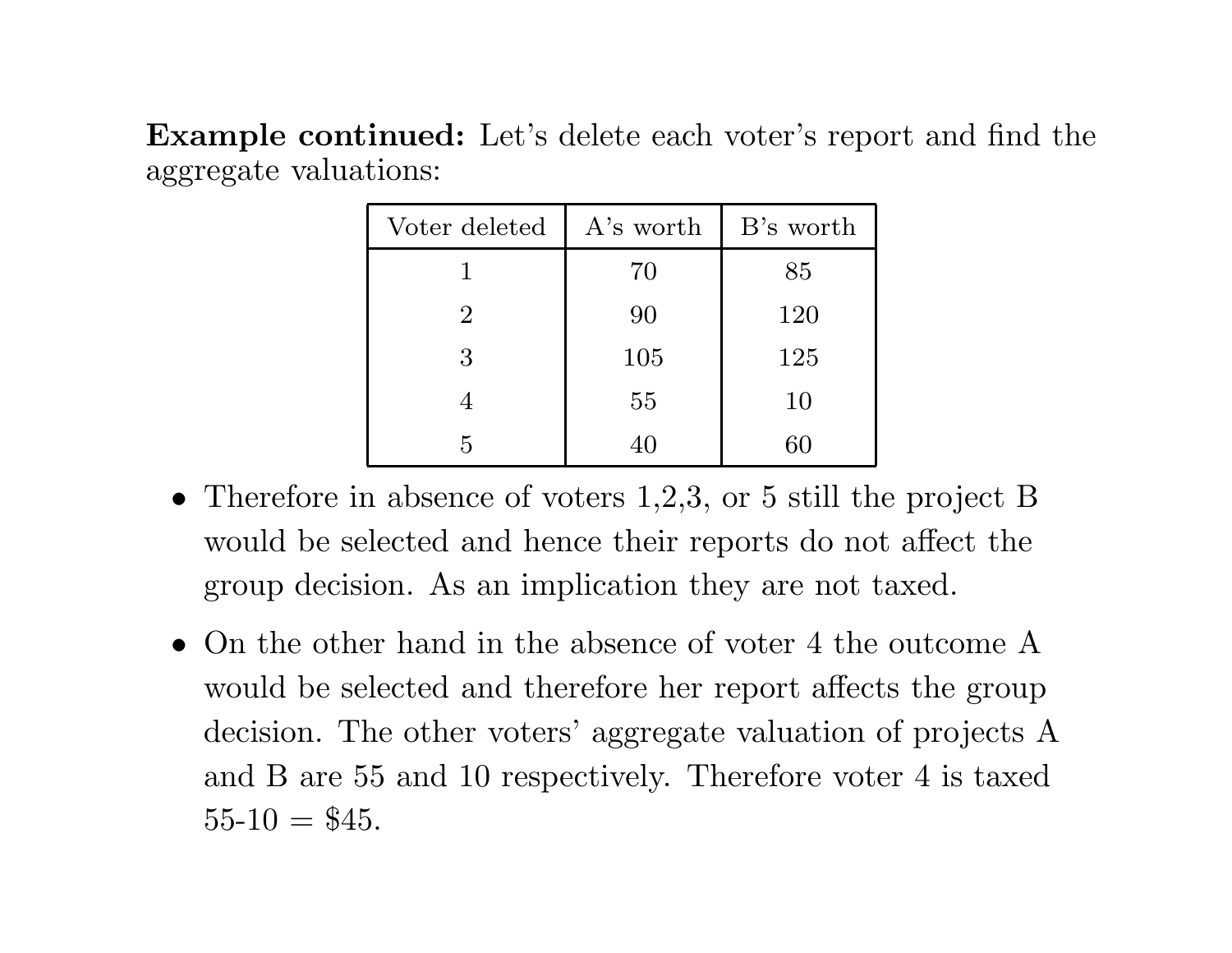**Theorem:** The pivotal mechanism eliminates the incentives to distort the true valuations.

In other words, truth-telling is <sup>a</sup> dominant strategy under the pivotal mechanism.

Let's illustrate this result with our example. Since voter 4 is the only one who pays tax, we start with her.

• Voter 4 is paying a tax of \$45. She can avoid this tax by reporting <sup>a</sup> higher valuation for A so that the project A is selected. But in this case her welfare reduces from 90 to 35, <sup>a</sup> loss of \$55. This is not profitable for her.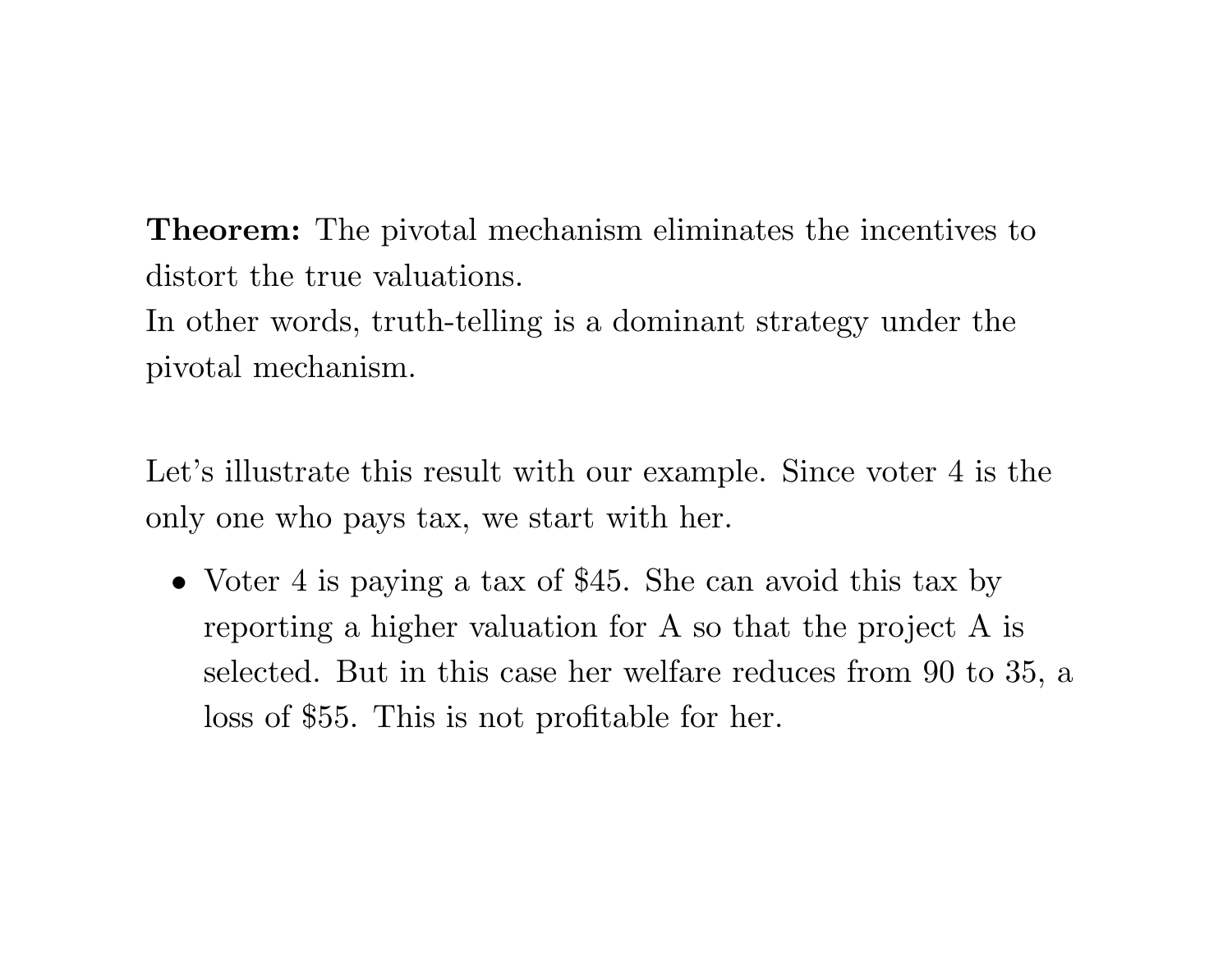- Voter 1 is not paying any tax but he prefers the loosing project A. In his absence A's aggregate worth is 70 and B's aggregate worth is 85. Therefore in order to change the outcome to A, he should report <sup>a</sup> valuation for A that's at least 15 more than his reported valuation for B. In this case he'll affect the group decision and pay a tax of  $85-70 = $15$ . But his benefits by changing the outcome is  $20-15 = $5$ . Therefore misrepresentation is not profitable for him.
- Voter 2 is not paying any tax but he prefers A to B. In his absence A's worth is 90 and B's worth is 120. Therefore in order to change the outcome to A, he should report <sup>a</sup> valuation for A that's at least 30 more than his reported valuation for B. In this case he'll pay a tax of  $120-90 = $30$ . But his benefits by changing the outcome is only  $0$ -(-20) = \$20.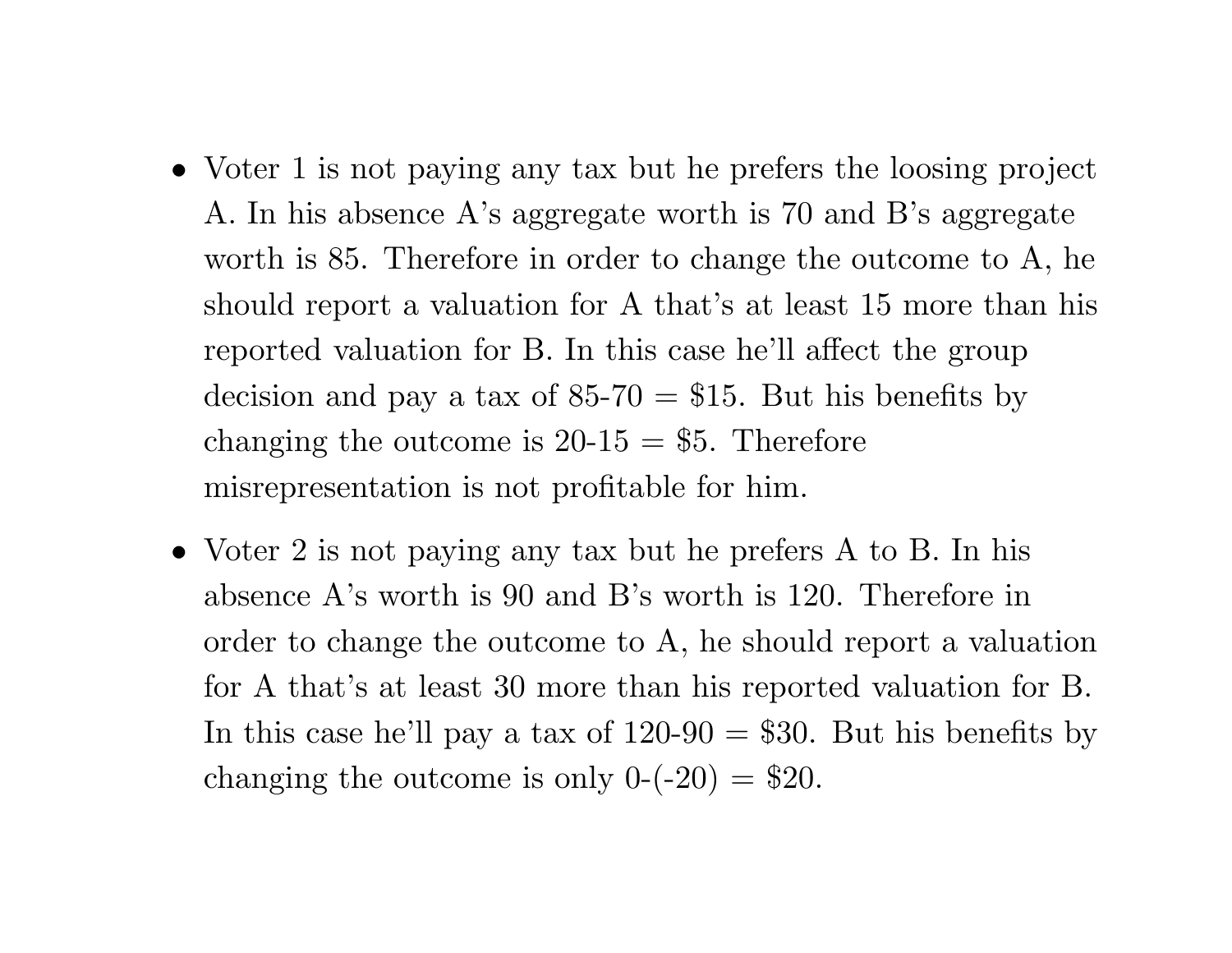- Voter 3 is not paying any tax but she prefers A to B. In her absence A's worth is 105 and B's worth is 125. In order to change the outcome, she should report <sup>a</sup> valuation for A that's at least 20 more than her reported valuation for B. In this case she'll pay a tax of  $125-105 = $20$ . But her benefits from changing the outcome is only  $-15-(-25) = $10$ .
- Finally Voter 5 is not paying any tax but she prefers A to B. In her absence A's worth is 40 and B's worth is 60. Therefore in order to change the outcome to A, she should report <sup>a</sup> valuation for A that's at least 20 more than her reported valuation for B. In this case she'll pay a tax of  $125-105 = $20$ . But her benefits from changing the outcome is only  $50-40 = $10$ .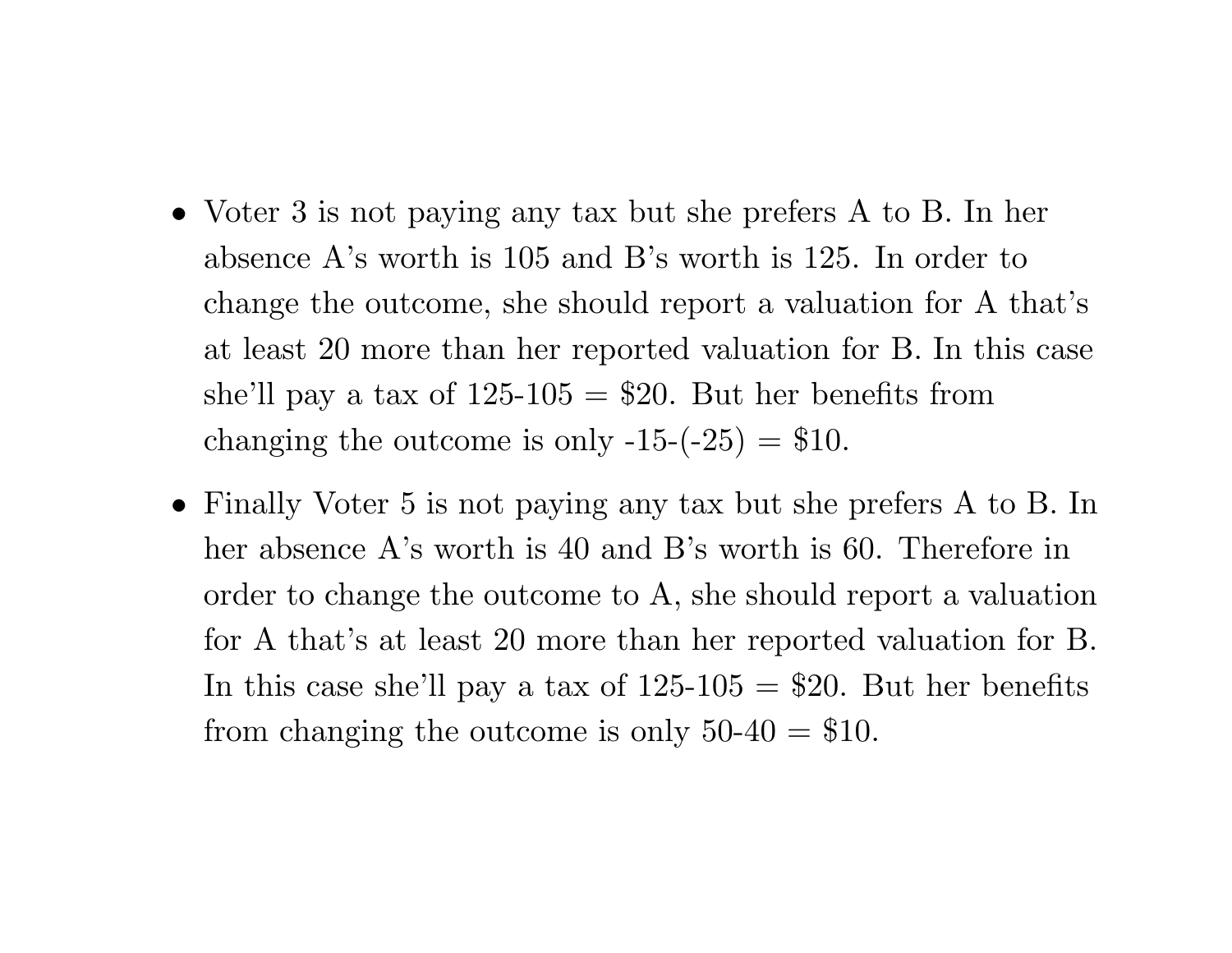## **Second Price Sealed Bid Auction**

Auctions are very popular in practice, especially when the market price of an asset is unclear. There are several types of auctions. The following is <sup>a</sup> very popular one:

**The first-price sealed bid auction:** There is one asset to be auctioned.

- Individuals submit sealed bids.
- The asset goes to the highest bidder who pays his own bid.

Although it is very popular, the first price auction has one important defect: Individuals have the incentives to underreport their valuations. How can we fix that problem?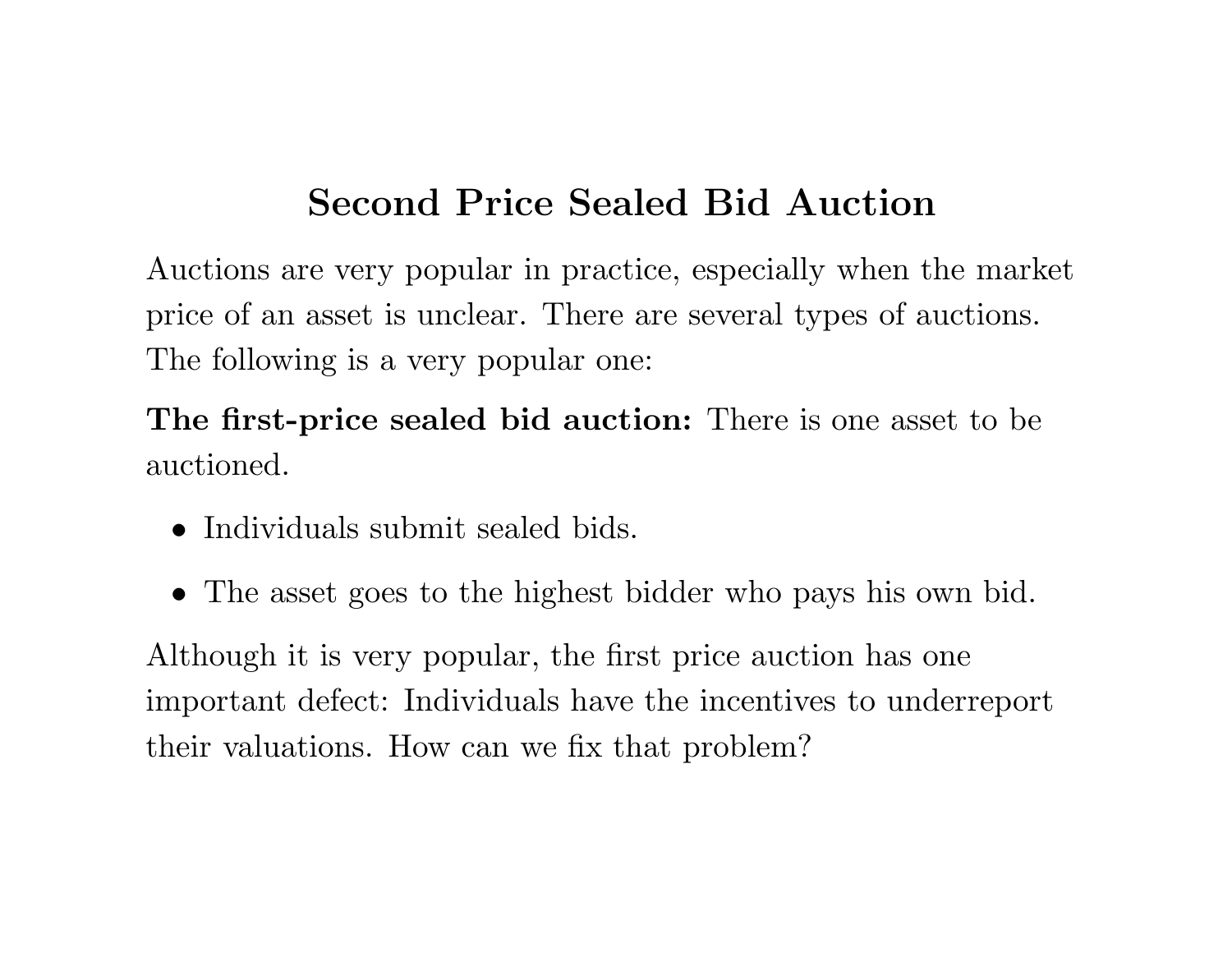Consider the following alternative auction:

**The second-price sealed bid auction:** There is one asset to be auctioned.

- Individuals submit sealed bids.
- The asset goes to the highest bidder who pays the *second highest* bid.

**Theorem:** Truth-telling is <sup>a</sup> dominant strategy under the second-price sealed bid auction.

**Remark:** In 1996 William Vickrey was awarded the Nobel prize for this invention.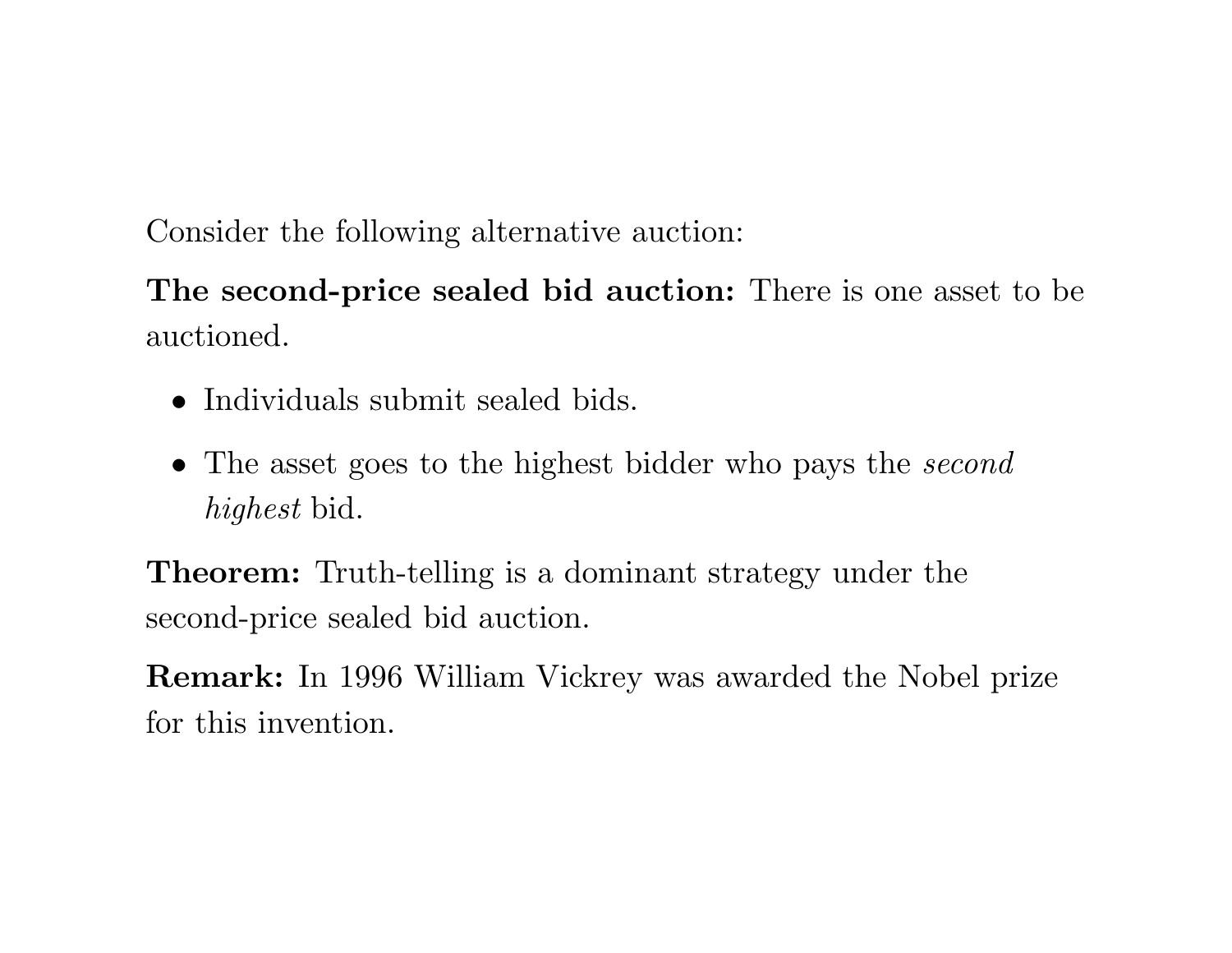*Proof of the Theorem :* We want to show that no individual can ever do better than reporting the true valuation.

Let's show this for an arbitrary individual. Let *V* be his true valuation and *H* be the highest bid of others. Let *B* denote the bid he is considering making. Suppose  $B > V$ . There are 3 possibilities:

- $B > V > H$ : In this case bidding *B* or *V* doesn't matter. In either case he gets the asset and pays *H*.
- *H>B>V* : In this case too bidding *B* or *V* does not matter. In either case he gets nothing and pays nothing.
- $B > H > V$ : If he bids *V* then he gets nothing and pays nothing. Therefore net gain from truthful bid is 0. If he bids *B* then he gets the asset and pays *H*. The net gain is  $V - H < 0$ . Thus he suffers a loss by bidding *B*.